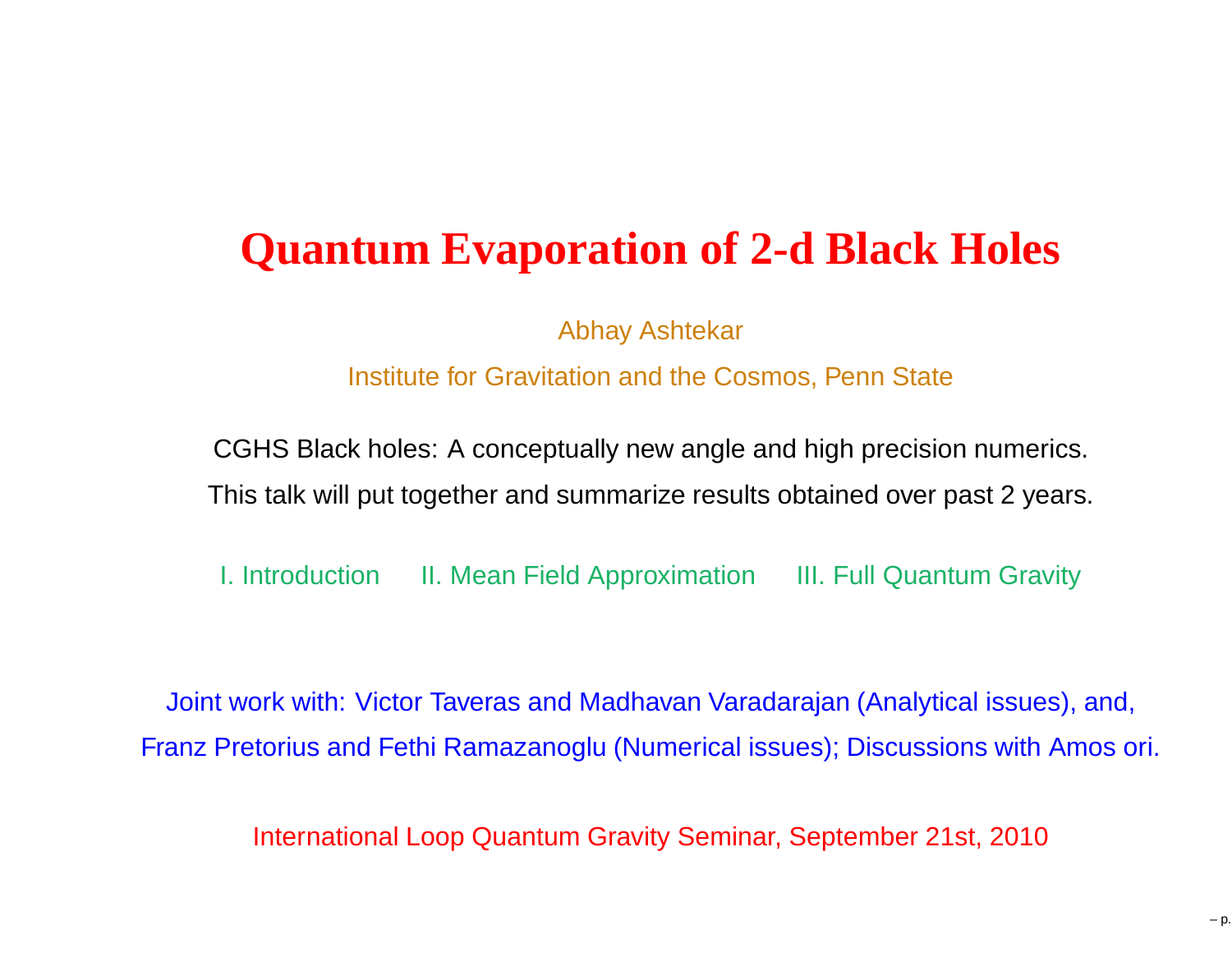# **I. Introduction**

• Standard black hole evaporation scenario assumes (Hawking, '74)

i) As in the classical theory, space-time is asymptotically flat at future null infinity  $\mathcal{I}^+$  also in full quantum gravity; ii) Because of quantum radiation the Bondi mass  $M_{\rm B}$  decreases and  $_{\rm max}$  and  $_{\rm max}$  decreases and reaches the Planck size when the horizon area shrinks to Planck size; iii) Process is quasi-static during this long phase. Therefore the radiation $\mathcal{I}^+$  is thermal;

Then, correlations are continuously lost over this very long phase. At the end, black hole has<sup>a</sup> Planck scale mass and full quantum gravity becomes essential for the first time. But whatever the details of its predictions, there is too little left over mass to compensate the enormous loss of correlations.

 $\Rightarrow$  The S-matrix cannot be unitary.<br>rolves to a mixed state on  $\mathcal{T}^+$  . They

Pure state on  ${\cal I}^-$  evolves to a mixed state on  ${\cal I}^+$ . There is information loss.

• Solid as this argument seems, it ignores the possibility that small secular quantum gravity corrections may invalidate the Hawking scenario (AA, Bojowald). We will see that assumptions ii) and iii) are in fact violated in the quantum evaporation of 2-d black holes.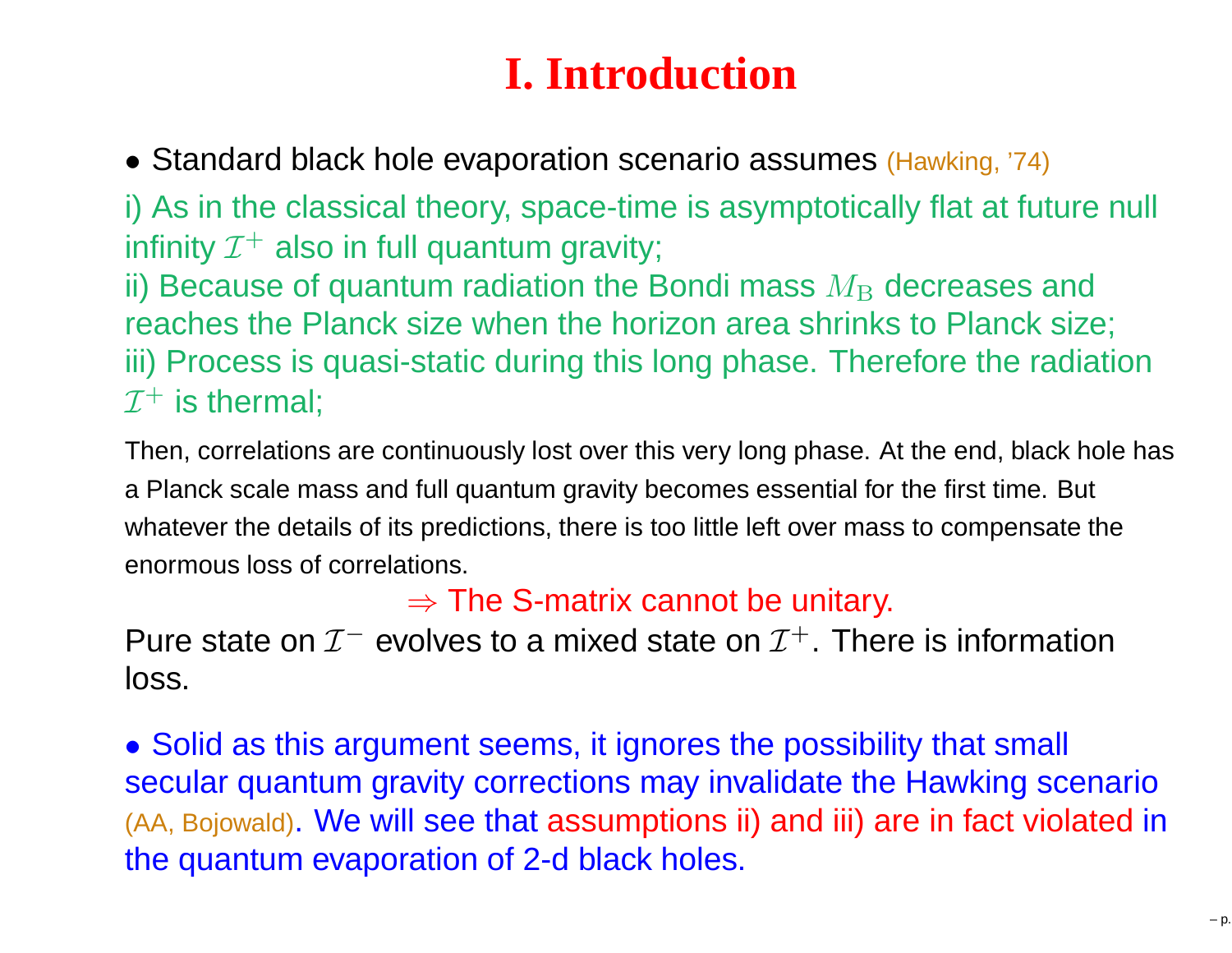## **I. What is new**

• Viewpoint: Consider the Callen-Giddings-Harvey-Strominger 2-d BHs with emphasis onsimilarities and differences with spherical 4-d BHs in GR. De-emphasize the extremal dilatonic BHs or c=1 non-critical strings which provided the original motivation.

• New Formulation: The ' mathematical state' defined on <sup>a</sup> fiducial geometry is easy to compute both classically and quantum mechanically; non-triviality lies in its interpretation in<mark>the *physical* geometry</mark>. (AA, Taveras, Varadarajan (ATV))

• Mean Field Approximation (MFA): Recent analysis shows that prior intuition on the semi-classical sector (large N limit) needs important corrections. High precision numericsleads to an unforeseen universality. Interesting in its own right particularly for geometric analysis. (AA, Pretorius, Ramazanoglu (APR))

• Full Quantum Gravity: <sup>A</sup> space-time picture of how information is recovered. Intuition on singularity resolution derived from Loop Quantum Gravity. But the analysis much moregeneral and not tied to LQG. (ATV)

• Status: Excellent analytic and numerical control on the MFA/semi-classical gravity. Using these MFA results, together with threeeducated assumptions, we conclude that the  $S$  matrix is unitary and discuss the physics of the outgoing state.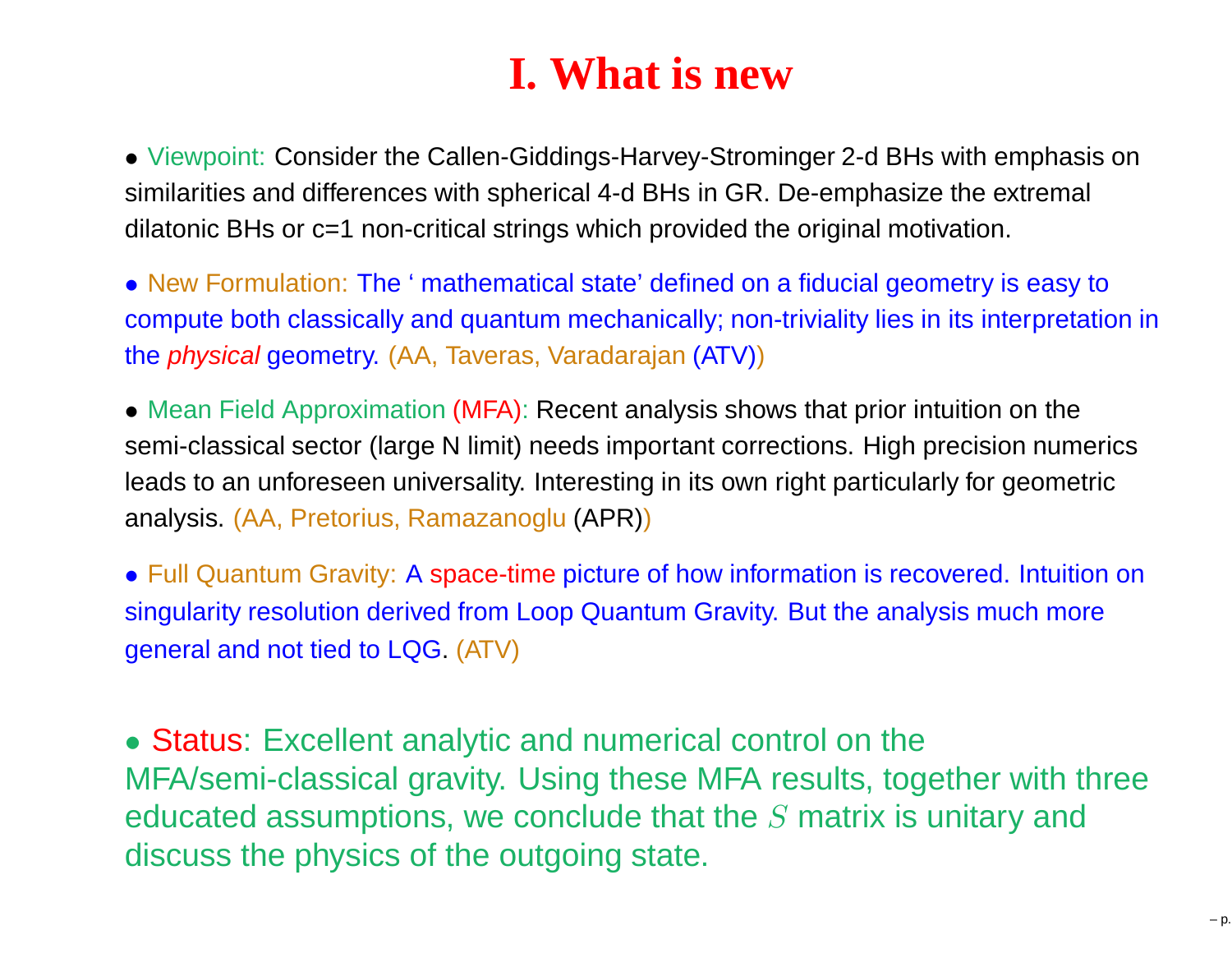### **I. Classical collapse of <sup>a</sup> scalar field**

 $\bullet$  Spherical collapse of a scalar field  $f$  in 4-d GR: Writing  ${}^4\!g_{ab}=g_{ab}+r^2\,s_{ab}\equiv g_{ab}+\frac{\epsilon}{2}$  $^4\!g_{ab}=g_{ab}+r^2$  $S(g, \phi, f) = \frac{1}{2G} \int d^2x \sqrt{|g|} [e^{-2\phi} (R + 2\nabla^a$  $s_{ab}\equiv g_{ab}+\frac{e}{c}$ 2 $\frac{-2\phi}{\kappa^2}\, s_{ab},\,$  the action reduces to  $\frac{1}{2G}\int d^2$  $\sqrt{|g|}\,[e^{-2}$ |<br>|  $^{2\phi}$   $(R+2\nabla^a$  $^{a}\phi\nabla_{a}\phi+2e^{-2}$  $\left( 2\phi_{\cal K}^2 \right) + Ge^{-\phi}\nabla^a$  $^{a}f\nabla_{a}f$ ]

• The 2-d Callen-Giddings-Harvey-Strominger (CGHS) Black hole:  $S(g,\phi,f):=\frac{1}{20}$  $\frac{1}{2G}\,\int\!d^2$  $f$ : scalar field; Setting  $g^{ab} = \Omega \, \eta^{ab},$  gravitational sector:  $(\phi,\Omega).$  $\sqrt{|g|}\,[e^{-2}$ **|**  $^{2\phi}$   $(R+4\nabla^a$  $a\phi\nabla_{a}\phi+4\kappa^{2})+G\,\nabla^{a}$  $^{a}f\nabla_{a}f$  $\big]$ 

• 4-d and 2-d rather similar but CGHS is technically much simpler: for, the matter field  $f$  now satisfies  $\Box_{\eta}\, f = 0, \,$  and, given any solution  $f$ we can write down the solution for  $\phi, \Omega$  in a closed form algebraically !<br>Cattion Setting  $\eta_{ab}=-\partial_{(a}z^+\,\partial_{b)}z^-,$   $\kappa\,x^\pm=\pm e^{\pm\kappa z}$ ± $^{+}$ ,  $\Phi = e^{-2}$  $^{2\phi},\,\,\Omega=\Theta^{-1}$  $\overline{1} \Phi$ 

The solution is:  $f=f_{+}(z^{+}) + f_{-}(z^{-}), \qquad \Theta = -\kappa^{2}$  $x^2 + x^-$  and  $\Phi=\Theta-\frac{G}{2}$  $\frac{G}{2} \int_0^x$  $\, + \,$  $\int_0^{x^+} d\bar{x}^+ \int_0^{\bar{x}^+}$  $0 \overline{0}^{\rm x^+} \, {\rm d}\bar{\bar{\rm x}}^+ \, (\partial {\rm f}_+/\partial \bar{\bar{\rm x}}^+)^2$  $^2-\frac{G}{2}$  $\frac{d}{2} \int_0^x$ − $\int_0^x \frac{dx}{1 + x^2} dx$  $\mathrm{d}\bar{\mathrm{x}}^{-}\ (\partial \mathrm{f}_{-}/\partial \bar{\mathrm{x}}^{+})^{2}$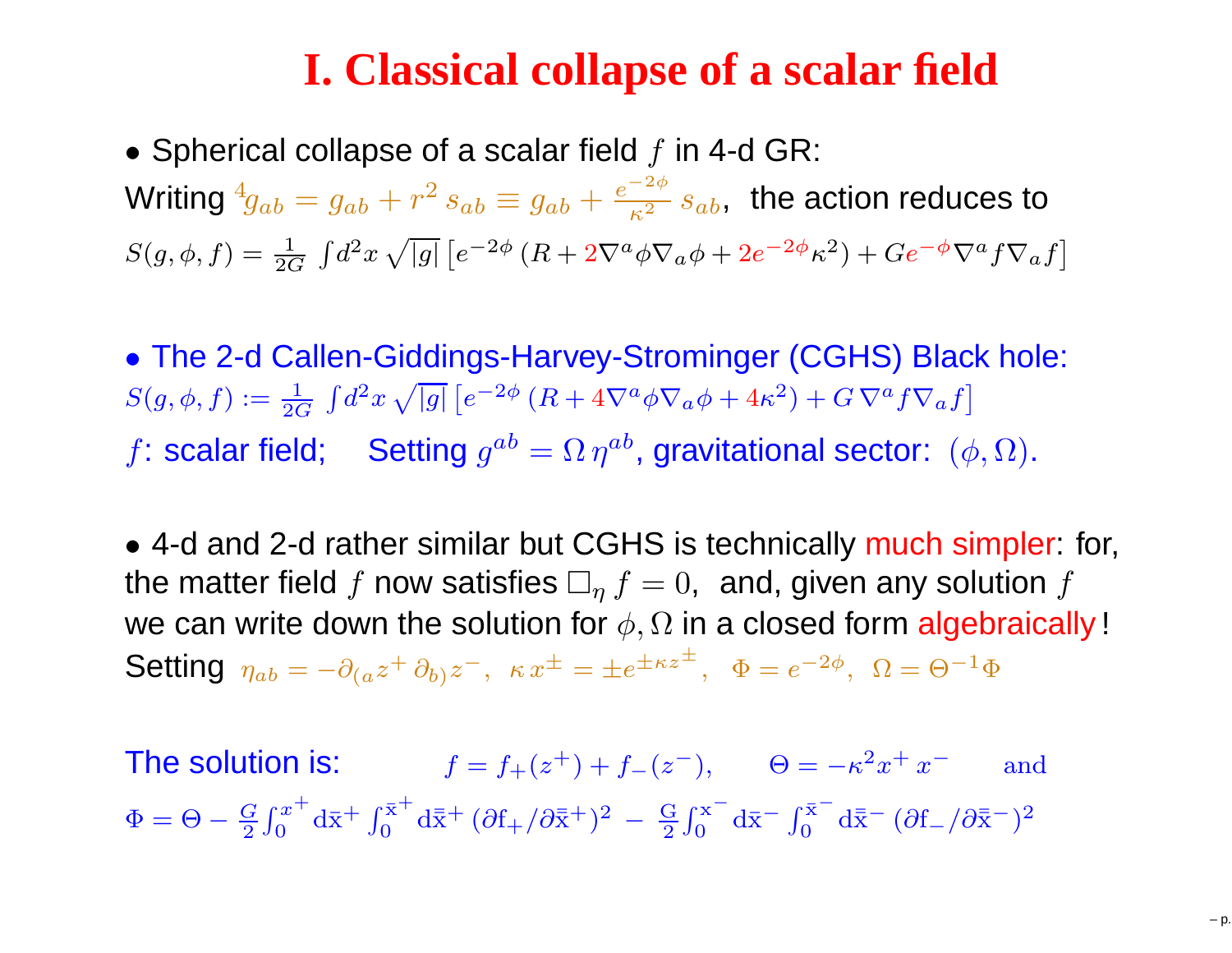## **I. Gravitational collapse in 2-d: CGHS solution**



 $\bullet$  Start with a general solution  $f_+(z^+)$  in Minkowski space  $(M_0, \eta).$ It determines a full solution  $\Phi, \Theta$  and  $g^{ab} = \Phi \Theta^{-1}$ These fields —the classical state— regular everywhere on  $M_0.$  $^{1}\eta^{ab}.$ 

#### • How can there be <sup>a</sup> black hole, then?

 $\bullet$   $\Phi$  vanishes along a space-like line. Curvature of  $g$  blows up there. So physical space-time  $(M,g)$  is smaller. But  ${\cal I}_R^+$ from  $-\infty$  to  $\infty$ . And past of  $\mathcal{I}_R^+$  is not all of  $M$ .  $\Rightarrow$  Black homes  $\, R \,$  $\tau_R^+$  is complete: The affine parameter  $y^-$  on  ${\cal I}_R^+$  $\,$  $R^+$  w.r.t.  $(M, g)$  runs BH emerges when one interprets the mathematically trivial solution  $f, \Phi, \Theta$  $\,$  $\mathcal{I}^+_R$  is not all of  $M.~\Rightarrow~$  Black hole! on fiducial  $(M_o,\eta),$  using the physical geometry  $g.$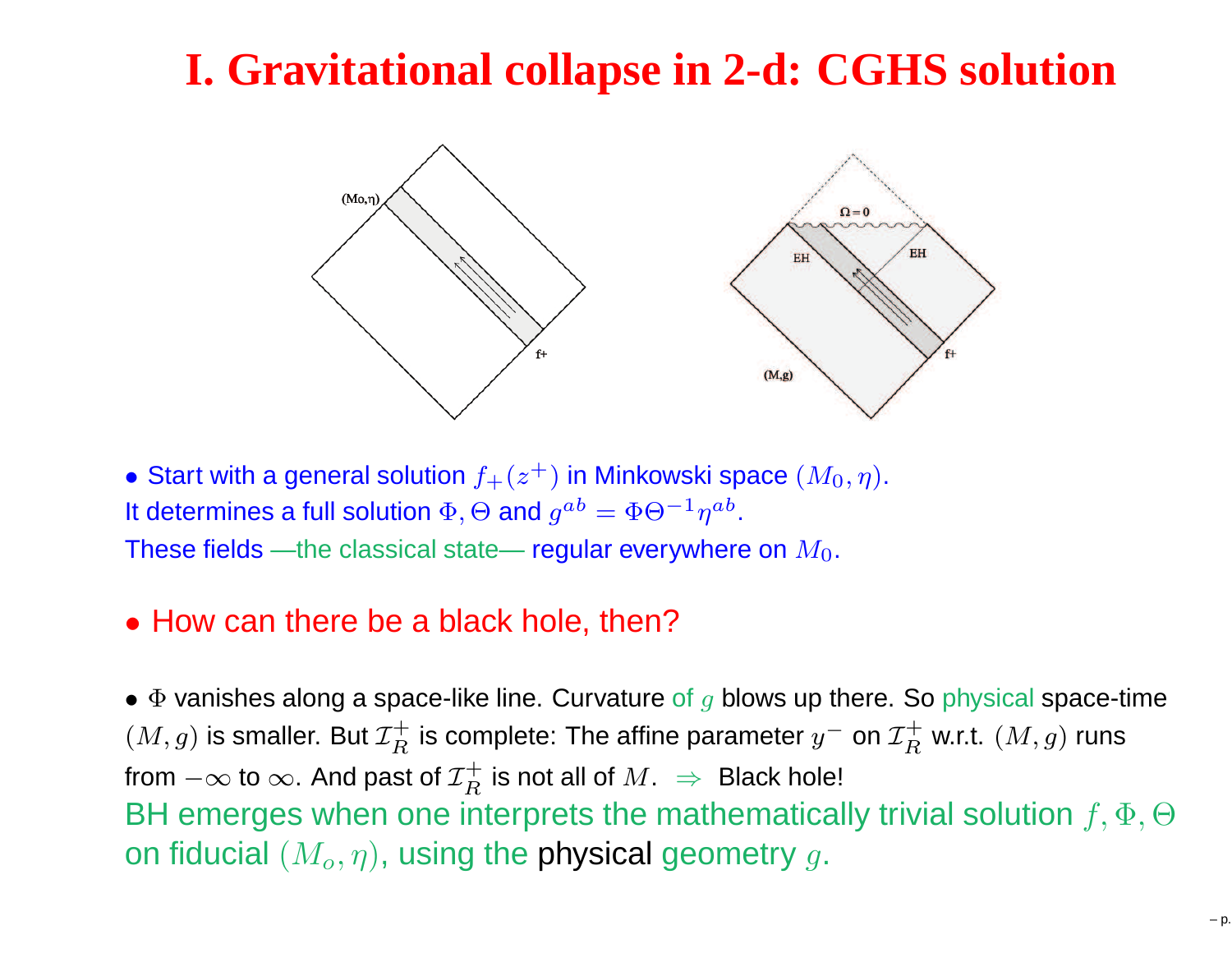# **I. Hawking radiation**

 $\bullet$  Black hole formed by the gravitational collapse of some left moving modes  $f_+(z^+)$  which fall in from  ${\cal I}^{+}_R$ . Consider the right moving mode as a test quantum field  $\hat{f}_-(z^-)$  o dynamical BH space-time. Since  $f_-\,$  $\,$  $\widetilde{R}$ . Consider the right moving mode as a test quantum field  $\widehat{f}_-(z^-)$  on this  $\mathcal{I}_- = 0$  on  $\mathcal{I}_L^-$  L $\widehat{f}_L$ , natural to assume that  $\widehat{f}_-(z^-)$  is in a vacuum state on  ${\mathcal{I}}^-_L$ the dynamical BH background space-time  $(M, g)$ ?  $_L^-$ . What is the outgoing state on  ${\cal I}_R^+$  $\pmb{R}$  $\hat{\bar{f}}^{-}_R$  for this test field  $\hat{f}_ -$  on

• $\square_{(\eta)}\hat{f}_-=0.$  On  ${\cal I}^{o+}_R$ , state is just the vacuum state  $|0^+_R\rangle$  in th  $\hat{f}_ \mathcal{L}_{\mathcal{L}}$  Dynamics trivial on the entire fiducial space-time  $(M_o, \eta)$ :  $\mathcal{I}_-^0=0$ . On  $\mathcal{I}_R^o$ decomposition w.r.t. inertial observers  $\partial/\partial z^-$  of  $\eta.$  $\frac{1}{D}$  $\boldsymbol{R}$  $\mathcal{P}_R^{o+}$ , state is just the vacuum state  $|0_R^+|$  $\mathop{}_{R}^{\text{+}}$  in the  $\pm$  freq.

 $\bullet$  Interpretation w.r.t.  $(M,g)$ ? i) Need  $\pm$ frequency decomposition w.r.t. inertial observers  $\partial/\partial y^{-}$  of  $(M,g)$ ; and, ii) trace over modes on  ${\cal I}^o_B$  $\frac{o+1}{n}$  $\, R$  $T_R^{o+} - \mathcal{I}_R^+$  $R$  . Result: On  $(M, g)$ , we have a thermal state at temperature  $\kappa \hbar!$  Information loss! (Unlike in 4-d, temperature independent of mass.)

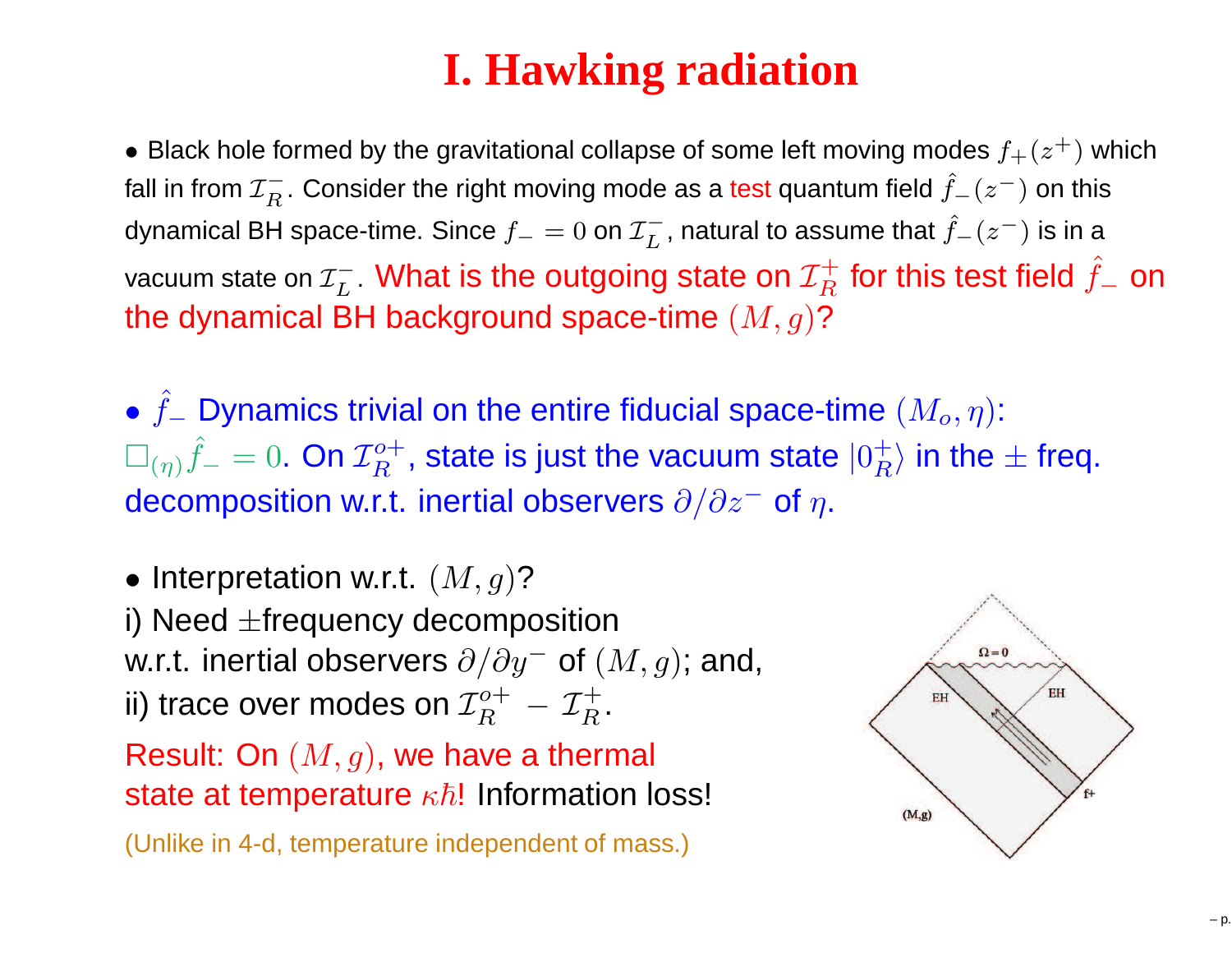# **II. Back reaction: Mean field approximation**

• Framework for full quantum theory exits (Later in the talk). Mean Field Approximation (MFA): Ignore the quantum fluctuations of geometry, i.e., of  $(\hat{\Theta},\hat{\Phi})$  but not of matter  $\hat{f}$ . Requires a large number  $N$  of matter fields  $\hat{f}$ .<br>
en Europe (contract ) is a contract of the state of the state of the state of the state of the state of the state of the stat PDEs for  $\langle\hat{\Phi}\rangle := \Phi$  and  $\langle\hat{\Theta}\rangle := \Theta$  but now they include back-reaction.

• Hyperbolic evolution Eqs:

 $\Box_{(\eta)} f = 0 \Leftrightarrow \Box_{(g)} f = 0$  $\partial_+ \partial_- \, \Phi + \kappa^2 \Theta = G \hbar \bar{N} \, \partial_+ \, \partial_ \Phi \partial_+ \partial_- \ln \Theta = -G\hbar \bar{N} \partial_+ \partial_- \ln \Phi \Theta^{-1} \, \equiv \, -G \, \langle \hat{T}$  $\kappa^2 \Theta = G\hbar \bar{N} \partial_+ \partial_ \ln \Phi \Theta^{-1}$  $\frac{1}{\gamma} \equiv G \braket{\hat{T}}{\gamma}$  $\langle_+ - \rangle$  (conformal anomaly) (where  $\bar{N} = N/24$ )  $\ln \Phi \Theta^{-1} \ \equiv \ -G \, \langle \hat{T} \rangle$  $\langle_+ - \rangle$  (conformal anomaly)

 $\bullet$  Constraint Eqs imposed at  $\mathcal{I}^-$  (and preserved in time):  $-\partial^2 \Phi + \partial_- \Phi \partial_- \ln \Theta = G \langle \hat{T}_{--} \rangle$  − $\frac{2}{\pi}\Phi + \partial_-\Phi\partial_-\$  $\ln \Theta = G \langle \hat{T}_{--} \rangle \triangleq 0$ 

 $-\partial^2$  $\, + \,$  $q^2 + \Phi + \partial_+ \Phi \partial_+ \ln \Theta = G \langle \hat{T}_{++} \rangle \hat{=} \Theta$  $(z^{\pm})-12\bar{N}GN\int_{0}^{x}% v^{2\pm}dv\int_{0}^{z}dv\int_{0}^{z}dv\int_{0}^{z}dv\int_{0}^{z}dv\int_{0}^{z}dv\int_{0}^{z}dv\int_{0}^{z}dv\int_{0}^{z}dv\int_{0}^{z}dv\int_{0}^{z}dv\int_{0}^{z}dv\int_{0}^{z}dv\int_{0}^{z}dv\int_{0}^{z}dv\int_{0}^{z}dv\int_{0}^{z}dv\int_{0}^{z}dv\int_{0}^{z}dv\int_{0}^{z}dv\int_{0}^{z}dv\int_{0}^{z}dv\int$ + $\int_0^{x^+} d\bar{x}^+ \int_0^{\bar{x}^+}$  $0 \overline{\alpha}^{\rm x+}$   ${\rm d}\bar{\bar{\rm x}}^+$   $(\partial {\rm f}_+/\partial \bar{\bar{\rm x}}^+)^2$ 

 $\bullet$  Physical metric in MFA:  $g^{ab} = \Phi \Theta^{-1}$ Task: Solve these equations. Global Issues: Do these solutions  $g^{ab}$  admit  $^1\eta^{ab}.$  $\mathcal{I}^+$ ? Is the Bondi mass on  $\mathcal{I}^+$  positive? What is it's value at the MFA evaporation? Positive? Negative? Large? Planck scale? ...  $\boldsymbol{R}$  $\mathcal{I}_R^+$ ? Is the Bondi mass on  $\mathcal{I}_R^+$ <br>"EA experation? Positive? "  $\boldsymbol{R}$  $T_R^+$  positive? What is it's value at the end of the  $R$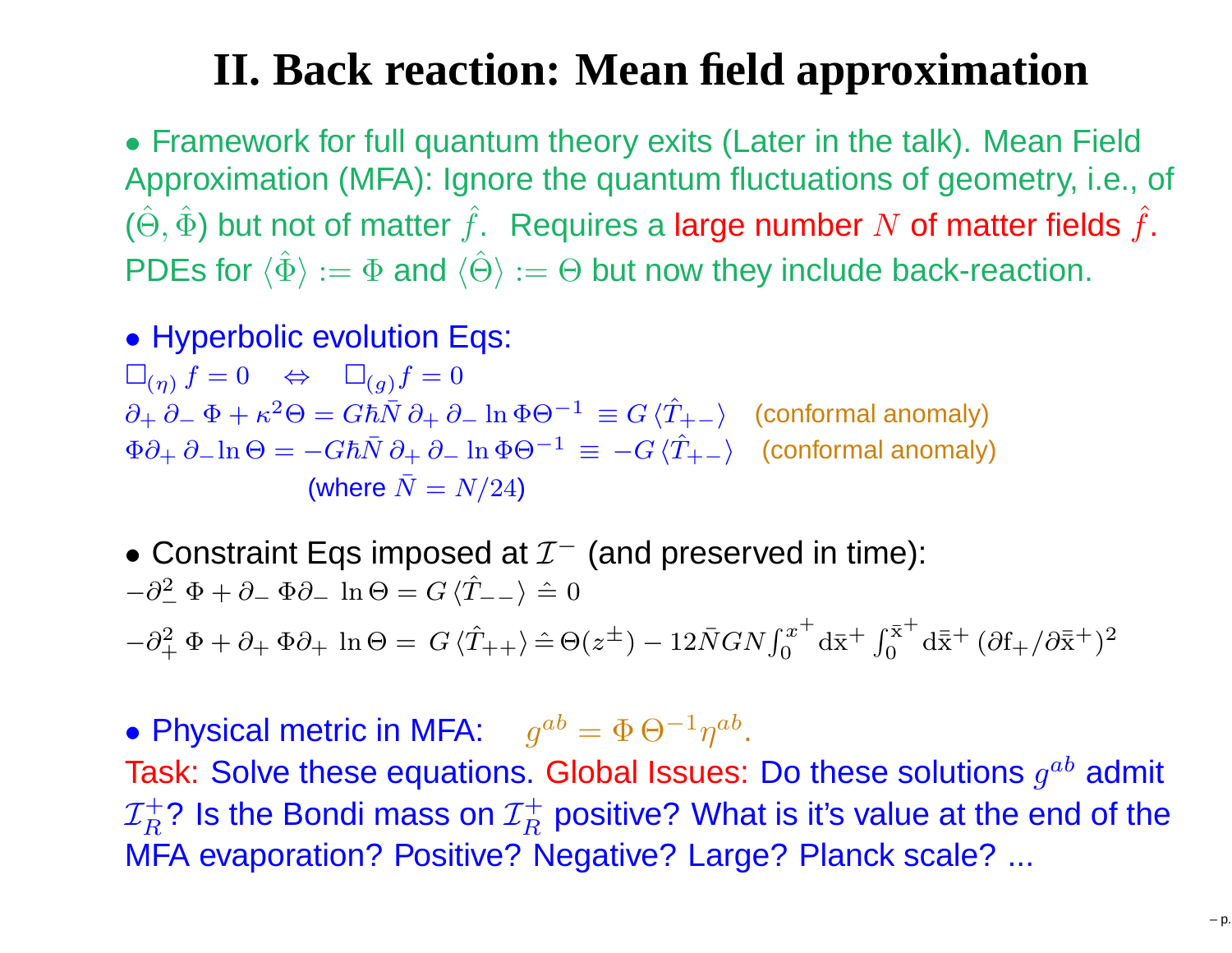## **II. Answers: Analytic results & high precision numerics**



 $\bullet$  Numerics  $\Rightarrow\ g$  is asymptotically flat at right future null infinity  ${\cal I}^+_R$  $R^{\bullet}$ 

 $\bullet$  Space-like singularity persists in MFA. But it is weak;  $g$  is invertible &  $C^0$  but not  $C^1$  there. Also ends because of evaporation; does not reach  $\mathcal{I}^+$  as in the classical space-time! Last ray: future boundary of the MFA space-time. Furthermore, Ricci scalar finite at the last ray: the singularity does not propagate out to infinity.

 $\bullet$  How big is  ${\cal I}_R^+$  $\boldsymbol{R}$  $T^+$ ? Numerics: The affine parameter w.r.t. the physical metric  $g$  is finite at the  $R$ last ray of the MFA space-time, as hoped. (Otherwise information would be definitely lost!)  $\mathcal{I}^+_{\scriptscriptstyle D}$  $\boldsymbol{R}$  $\mathcal{I}^+_R$  is incomplete  $\Rightarrow$  no event horizon in semi-classical space-time. What dorms and evaporates is the dynamical horizon.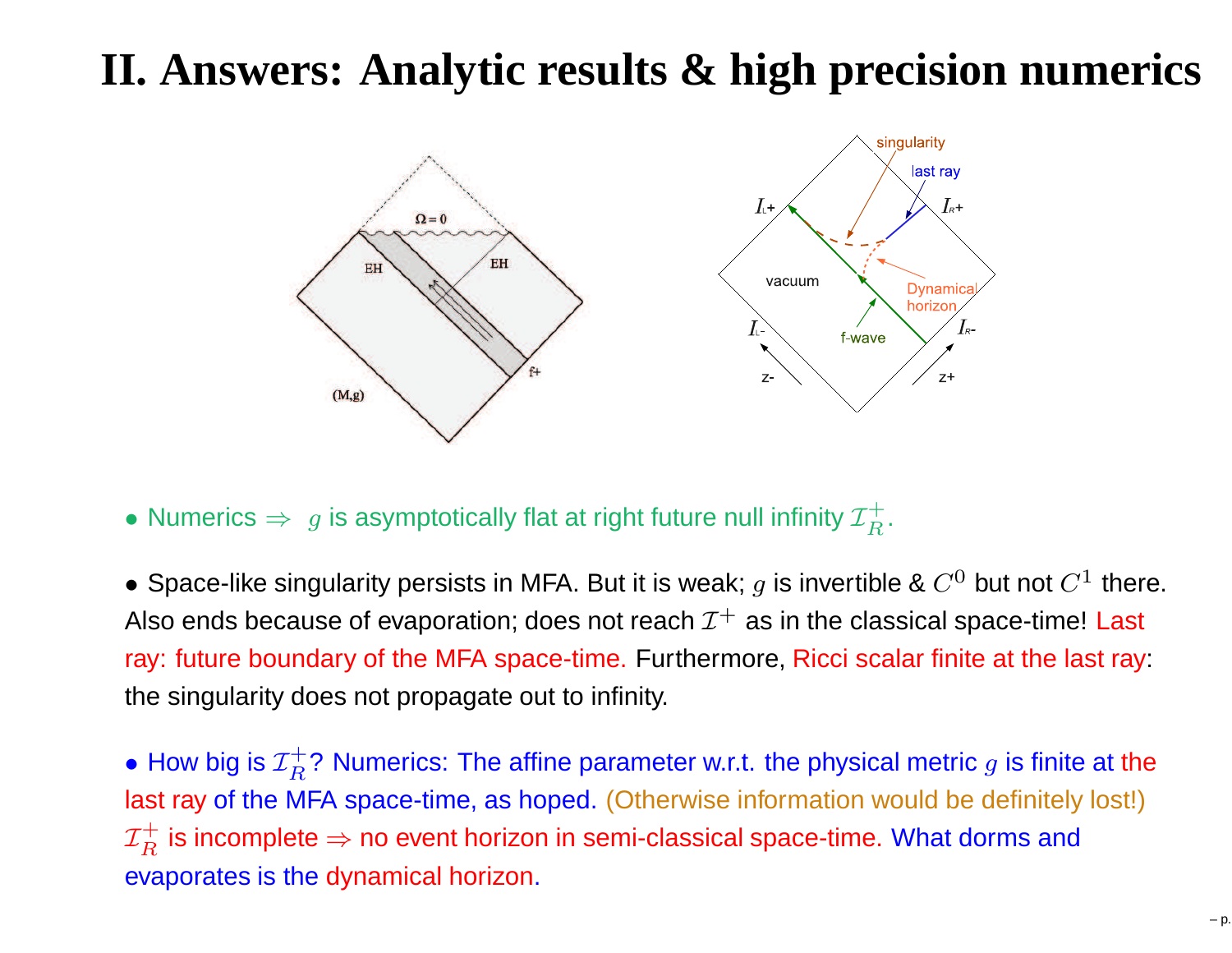# **II. Traditional Bondi mass becomes negative!**



Simulations: Fethi Ramazanoglu

Time dependence of the traditional Bondi mass (Susskind et al, Hayward, ...)  $M_{\mathbf{\overline{D}}}^{\mathbf{T}}$ and  $N=720$ . During evaporation  $M_{\rm B}^{\rm T}$ B $I_B^{\text{T}}$  is plotted against the area of the dynamical horizon for  $M_{\rm ADM}=360$ B $\mathbf{B}_{\rm B}^{\rm T}$  becomes negative even when the horizon area is macroscopic; larger the  $N,$  more negative it becomes.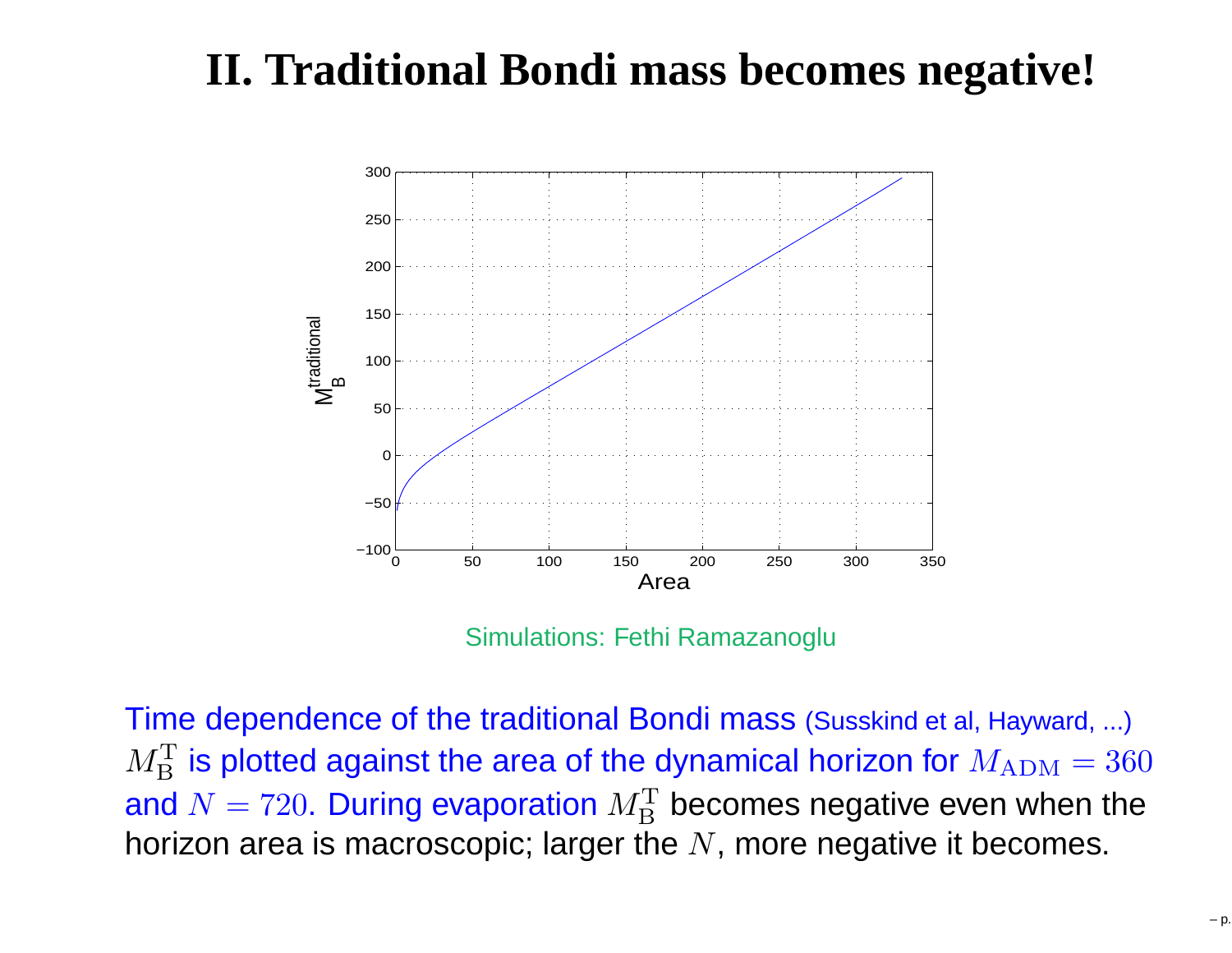#### **II.**  $\mathbf{ATV}$  <code>Bondi</code> mass and flux at  $\mathcal{I}_R^+$  $\,R$

• Not surprising from 4-d GR perspective: Traditional definition of Bondi-mass  $M^\mathrm{T}_\mathrm{\scriptscriptstyle D}$  $\rm{B}$  $T_{\rm B}^{\rm T}$  taken from the classical static solutions (Susskind et al, Hayward, ...). Analogy in 4-d: Taking the Bondi mass to be  $M_{\rm B}=\oint{\rm d}^2\rm V\,\Psi_2^0$ —rather than  $\oint{\rm d}^2{\rm V}\,(\Psi^0_2+\bar\sigma^0\dot\sigma^0)$  — also in dynamic situations. But then  $I$  2 or its flux would not be positive in 4-d dynamical situations.  $^{0}_{2}$ + $\bar{\sigma}^{0}$  ${}^0{\dot \sigma}^0$  $^{0})$  — also in dynamic situations. But then  $M_{\rm BH}$ 

• But Following the 4-d Bondi procedure, <sup>a</sup> new expression had already been proposed 2 years ago, using the balance law (ATV):<br>. Asymptotically,  $\Phi = A(z^-)e^{\kappa z^+}$  $+B(z^-) + O(e^{-\kappa z})$ + $^+)$  near  ${\cal I}_R^+$  $R^{\centerdot}$ 

 $A$  determines the affine parameter  $y^-$  on  ${\cal I}^+_R$  w.r.t.  $g$ , and, .  $\, R \,$  $R^{\mp}$  w.r.t.  $g$ , and,  $B$  satisfies

$$
\frac{d}{dy^{-}} \left[ \frac{dB}{dy^{-}} + \kappa B + \bar{N} \hbar G \left( \frac{d^{2}y^{-}}{dz^{-2}} \left( \frac{dy^{-}}{dz^{-}} \right)^{-2} \right) \right] = -\frac{\bar{N} \hbar G}{2} \left[ \frac{d^{2}y^{-}}{dz^{-2}} \left( \frac{dy^{-}}{dz^{-}} \right)^{-2} \right]^{2}
$$

ATV definition:  $M_{\rm B}(y^{\rm -})\,=\,\frac{\rm dB}{\rm dy^{\rm -}}$  $\frac{B}{\Box}+\kappa B+\bar{N}\hbar G\left(\frac{\rm d}{{\rm d}\vphantom{{}}}\right)$ 2 $\frac{y}{y}$  $\frac{\mathrm{d}^2\mathrm{y}^-}{\mathrm{d}\mathrm{z}^{-2}}\left(\frac{\mathrm{d}\mathrm{y}^-}{\mathrm{d}\mathrm{z}^-}\right)$  $\frac{dy}{dz}$ )− 2 $^{\:\!2\:}$   $\left.\rule{0.3cm}{.0cm}\right)$ 

• Then: i) The definition agrees with that in the static case; ii) The flux is manifestly negative; iii) When it vanishes,  $\partial/\partial y^{-} = \partial/\partial z^{-}$  at  $\mathcal{I}^{+}_{R}$  $\frac{9}{2}$  . The wev to the la  $\boldsymbol{R}$ Furthermore, iv) Numerics  $\Rightarrow\ M_{\rm B}$  is positive all the way to the last ray!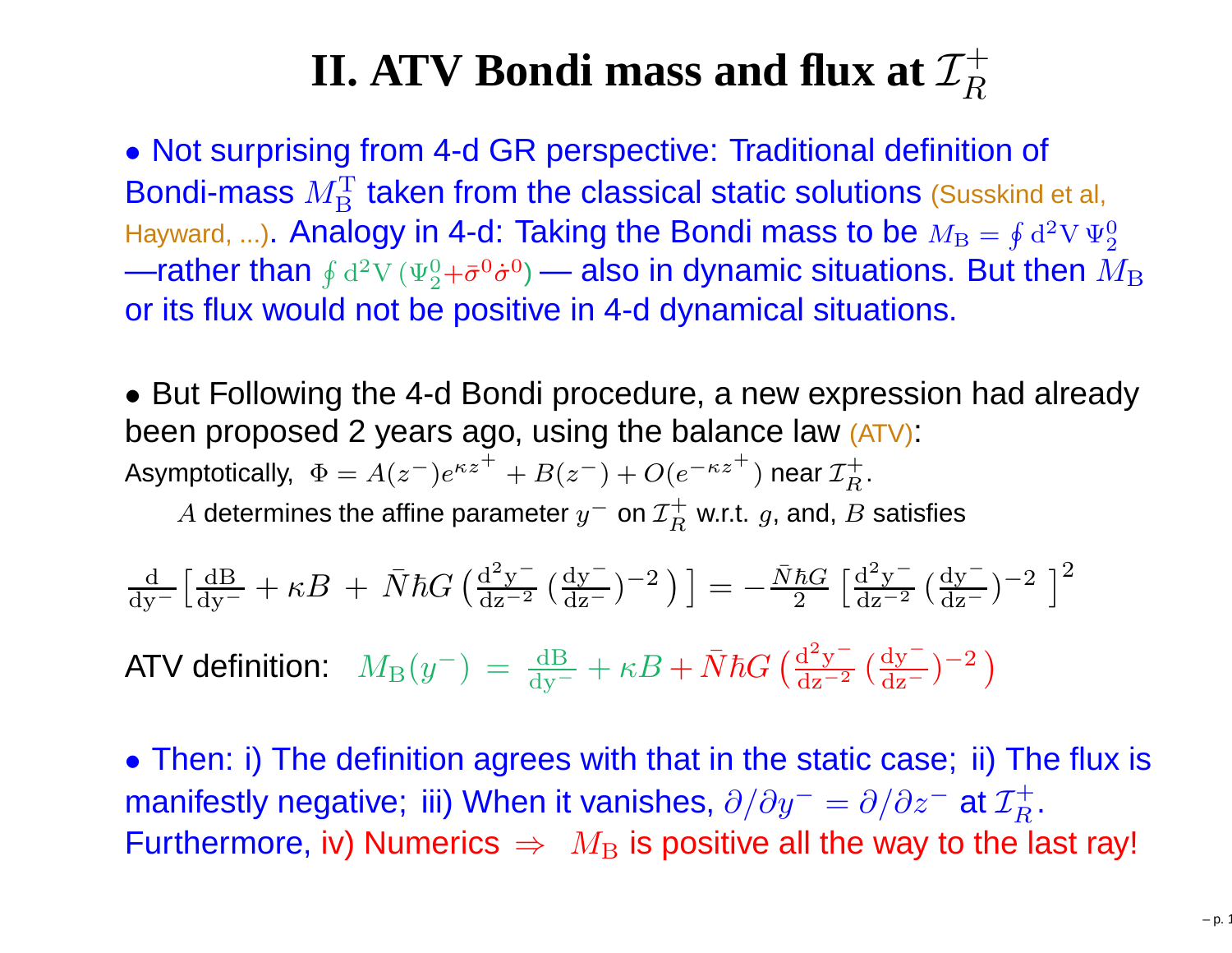# **II. Scaling symmetry and Universality**

 $\bullet$  A New Realization (inspired by numerics!): If  $(f,N,\Theta,\Phi,)$  is a solution to MFA equations, so is  $(f, \lambda N, \lambda \Theta, \lambda \Phi)$  for any real constant  $\lambda.$ Under this scaling,  $\hspace{1.5mm} g \, \rightarrow \, g, \hspace{1.5mm} M_{\rm ADM} \, \rightarrow \, \lambda M_{\rm ADM} \hspace{1.9mm} M_{\rm B} \, \rightarrow \, \lambda M_{\rm B}.$ So for geometry operaction interpretation at  $\tau^+$  , ato what mat So, for geometry, energetics, interpretation at  ${\mathcal I}_R^+$ , et dimensionless quantities, e.g.,  $M^\star = (M_\mathrm{ADM}/3)$  $\, R \,$  $\widetilde{R}^+$ , etc what matters are  $^{\star}=(M_{\rm ADM}/\bar{N}\hbar\kappa)$ , and  $m_\Xi^\star$  $\tilde{\lambda}_{\rm B}^{\star}=(M_{\rm B}/\bar{N}\hbar\kappa).$ 

• Numerics ⇒

 $\bullet$  Numerics  $\;\Rightarrow\;$  Universal Behavior:<br>i) Global Process: For Macroscopic BHs,  $\;\;m^{\star}:=m_{\rm E}^{\star}$  $\mathrm{\check{B}}\vert_{\mathsf{(last\,ray)}}$  is universal:  $m^{\star}\approx0.86$  in Planck units.

 ii) Dynamics: The ATV-Bondi flux is zero at early times and rises quickly once the trapped surface is formed. After this transient phase, the curvejoins a universal curve. Thus for macroscopic BHs, the evolution at  ${\cal I}_R^+$  $\, R$  $R^+$  is universal.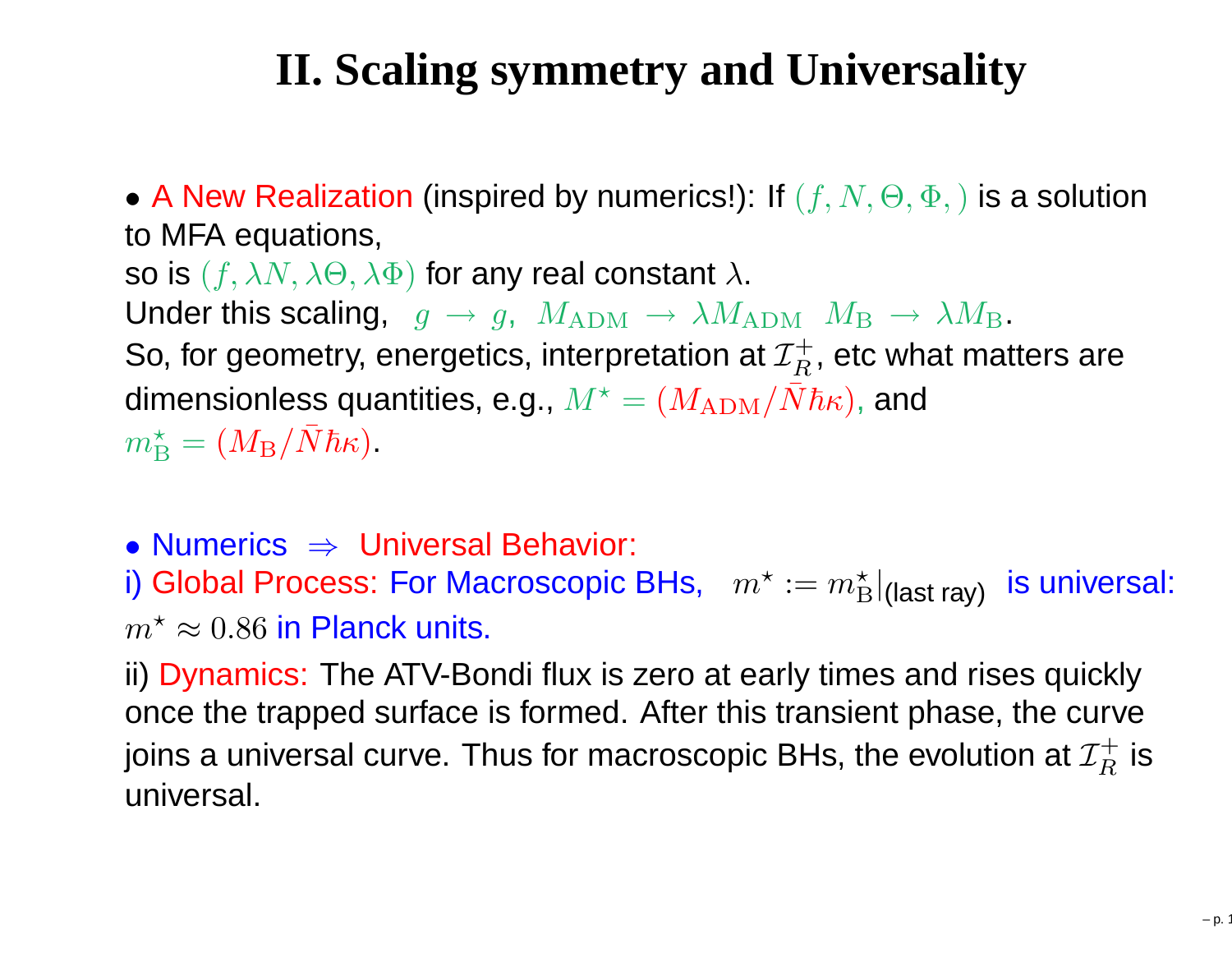## **II. Universality: Masses**



Simulations: Fethi Ramazanoglu

 $m^{\star}=24M_{\rm B}/\kappa\hbar N$  at the last ray as a function of  $M^{\star}=24M_{\rm ADM}/\kappa\hbar N$  for  $M_{\rm th} = 14, 19, 10, 8, 6, 4, 9, 9, 1, 75, 1, 50, 1, 95, 1, \mathbf{D}$  $M* = 14, 12, 10, 8, 6, 4, 3, 2, 1.75, 1.50, 1.25, 1.$  Data points fitted to the curve  $m^{\star}$ Sharp transition: Macro/micro BHS around  $M^{\star}=3.$  $\star = \alpha \left(1 - e^{-\beta (M^{\star})}\right)$  $^{\gamma}$ ) with  $\alpha\approx0.86,\;\beta\approx1.42,\;\gamma\approx1.15.$ (Piran-Strominger  $M^{\star}=1;~$  Lowe:  $M^{\star}=1.25$ .)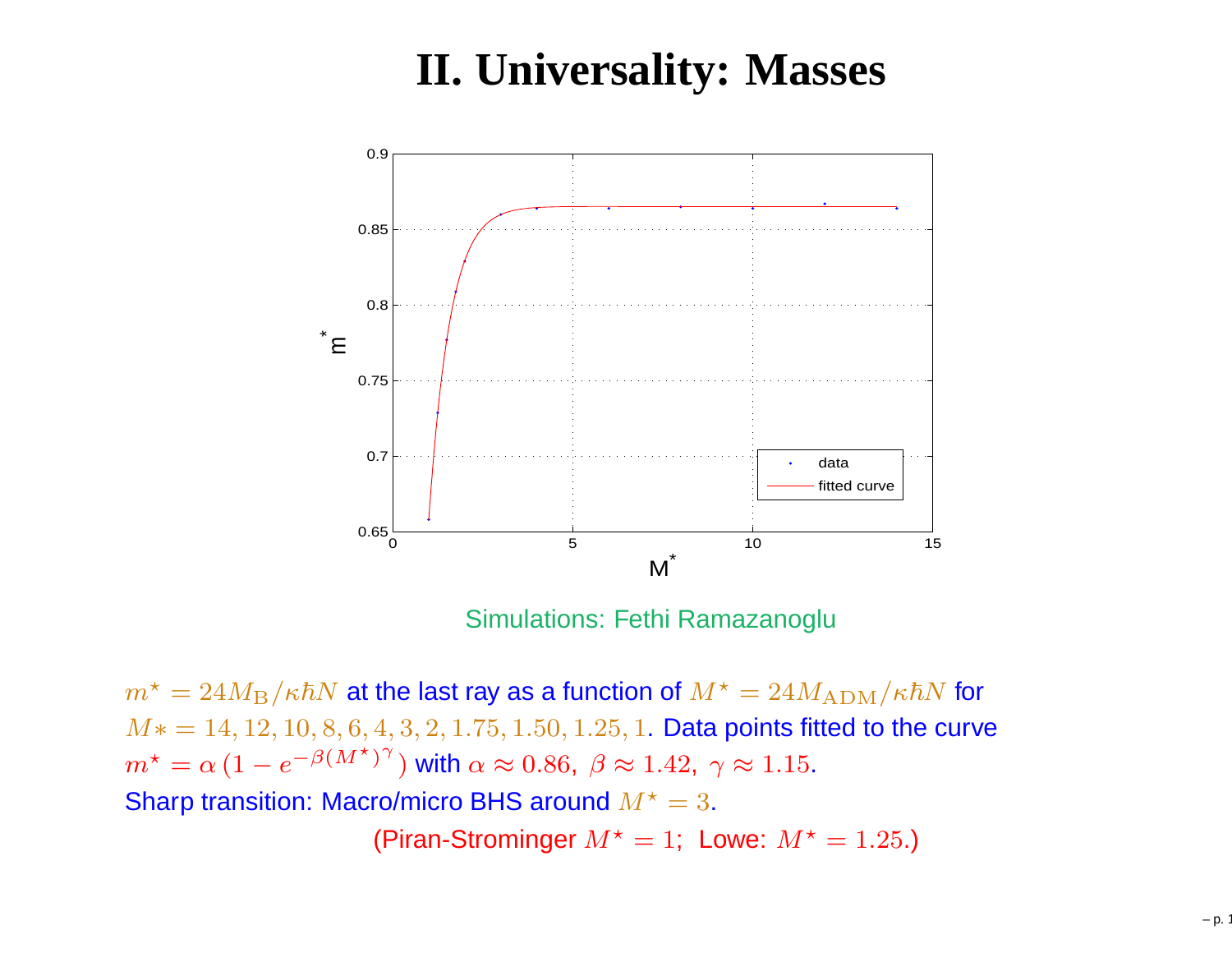#### **MFA: schematic Penrose diagram**

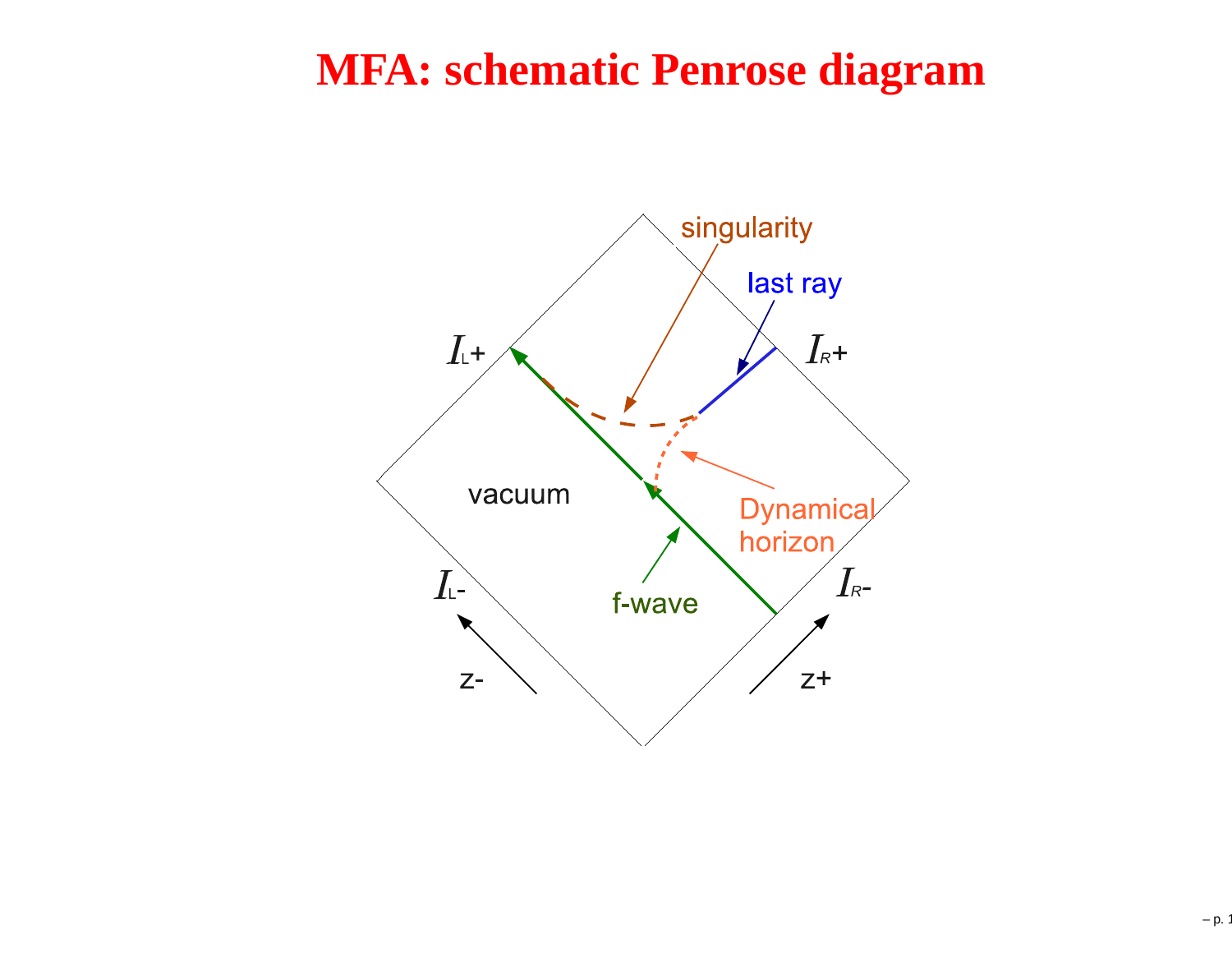# **III. Universality: Dynamics**



Simulations: Fethi Ramazanoglu

ATV Bondi-mass as <sup>a</sup> function of of the area of the dynamical horizon. At the end of thetransient epoch, the curves for different ADM masses  $M^{\star}$  join a universal curve.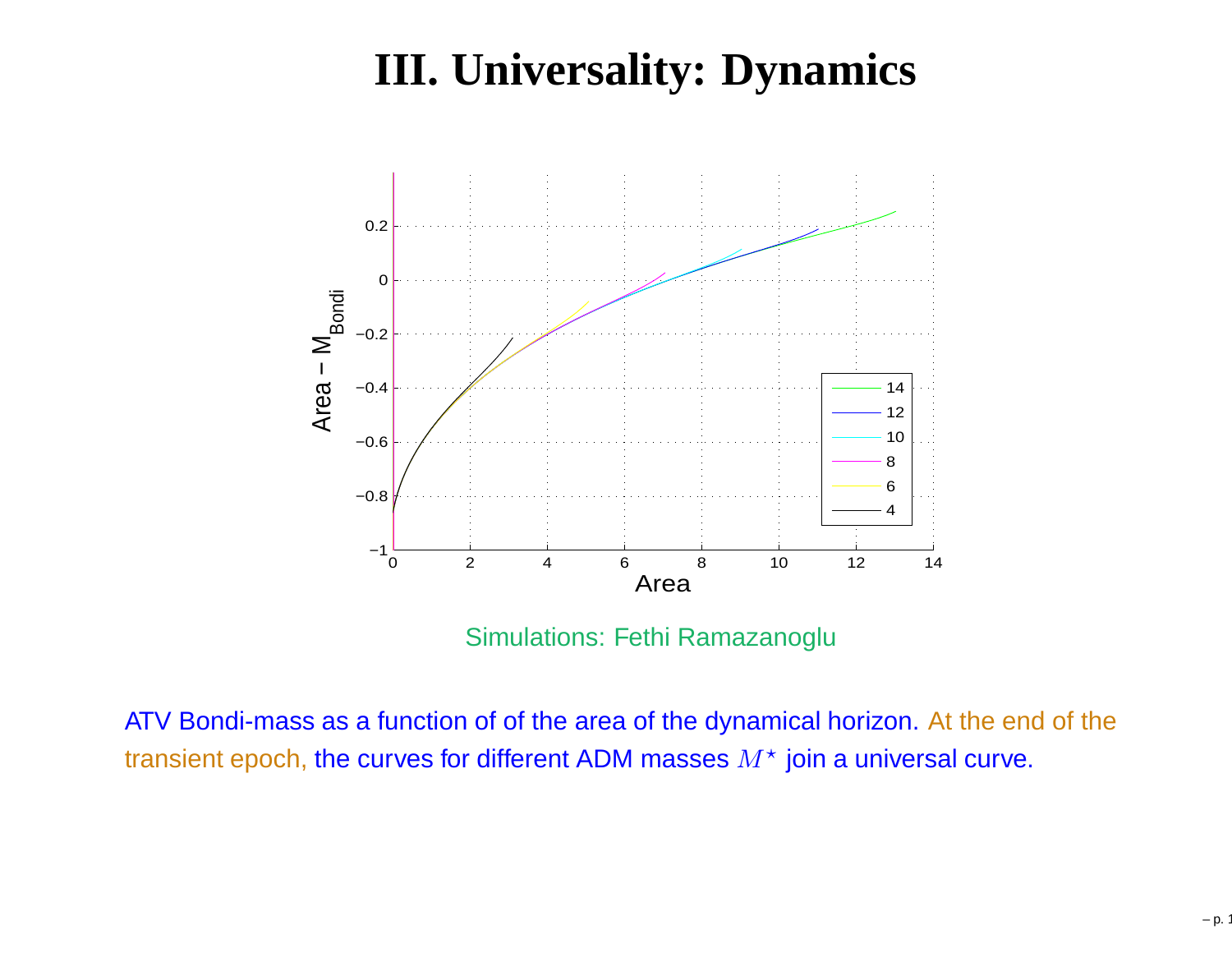# **II. Universality: Dynamics**



Simulations: Fethi Ramazanoglu

The ATV Bondi-flux as <sup>a</sup> function of the area of the dynamical horizon. For each ADM mass $M^{\star}$  the flux rises very quickly in a transient region immediately after the formation of the dynamical horizon and approaches <sup>a</sup> universal curve. The Hawking/thermal flux of theexternal field approximation is a constant (0.5 all these BHS) ⇒ steady departure from a<br>thermal flux aver a lang time thermal flux over <sup>a</sup> long time.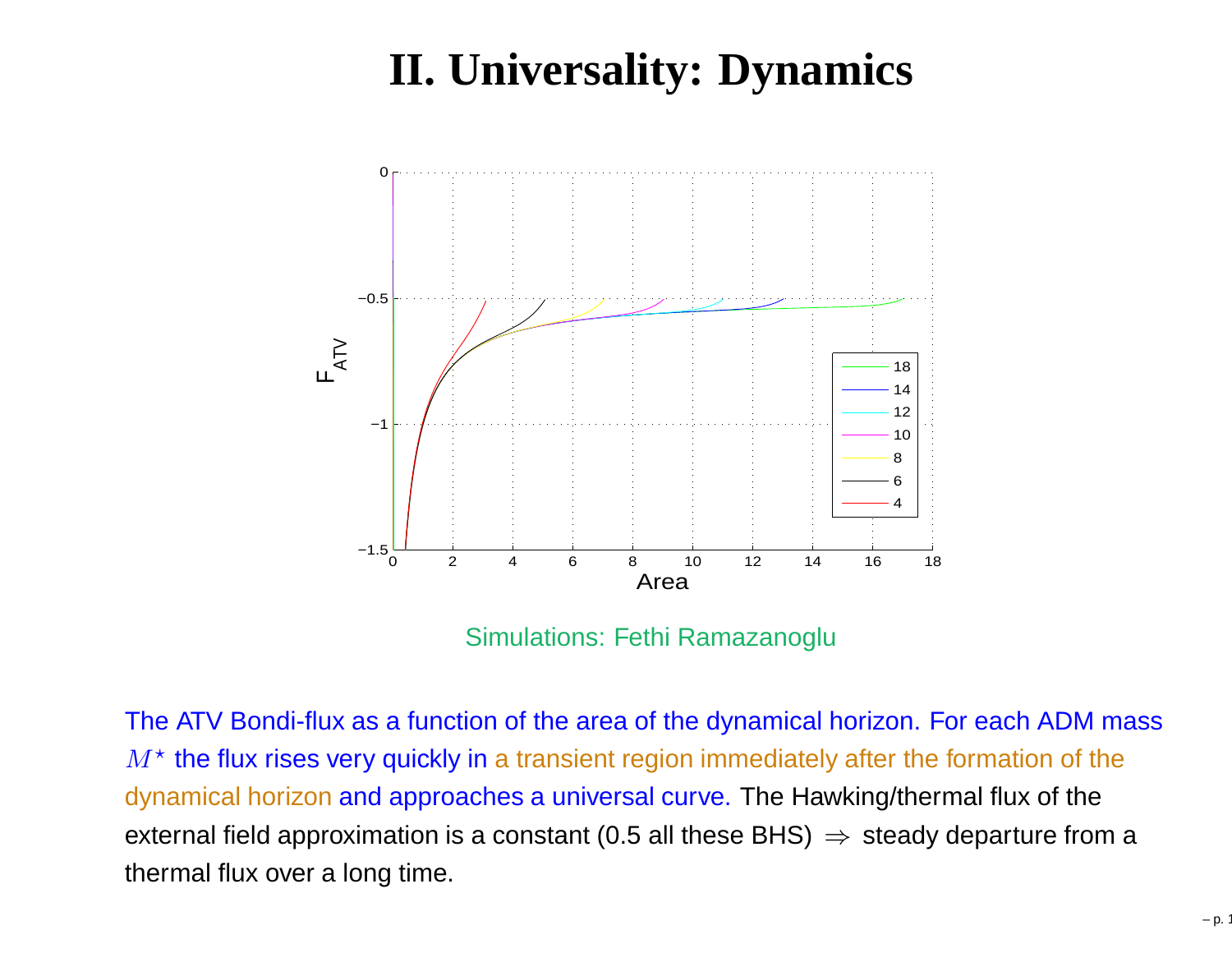# **II. Universality: Summary**

● Numerics ⇒ Universal behavior:<br>i) Global Process: For Macroscopic i) Global Process: For Macroscopic BHs, at the last ray, i.e. end of theMFA evolution,  $m^{\star}$  ii) Dynamics: The ATV-Bondi flux is zero at early times and rises quickly $x^* \approx 0.86$  in Planck units. once the trapped surface is formed. After this transient phase, the curvejoins a universal curve. Thus for macroscopic BHs, the evolution at  ${\cal I}_R^+$  universal. Interesting problems for mathematical relativity/geometric $\boldsymbol{R}$  $R^+$  is analysis.

• However, there is a small but cumulative difference between this MFA evolution (which includes back reaction) and external field approximation of Hawking effect (which does not). ⇒ Even the flux is not thermal. This<br>is important for the recovery of information is important for the recovery of information.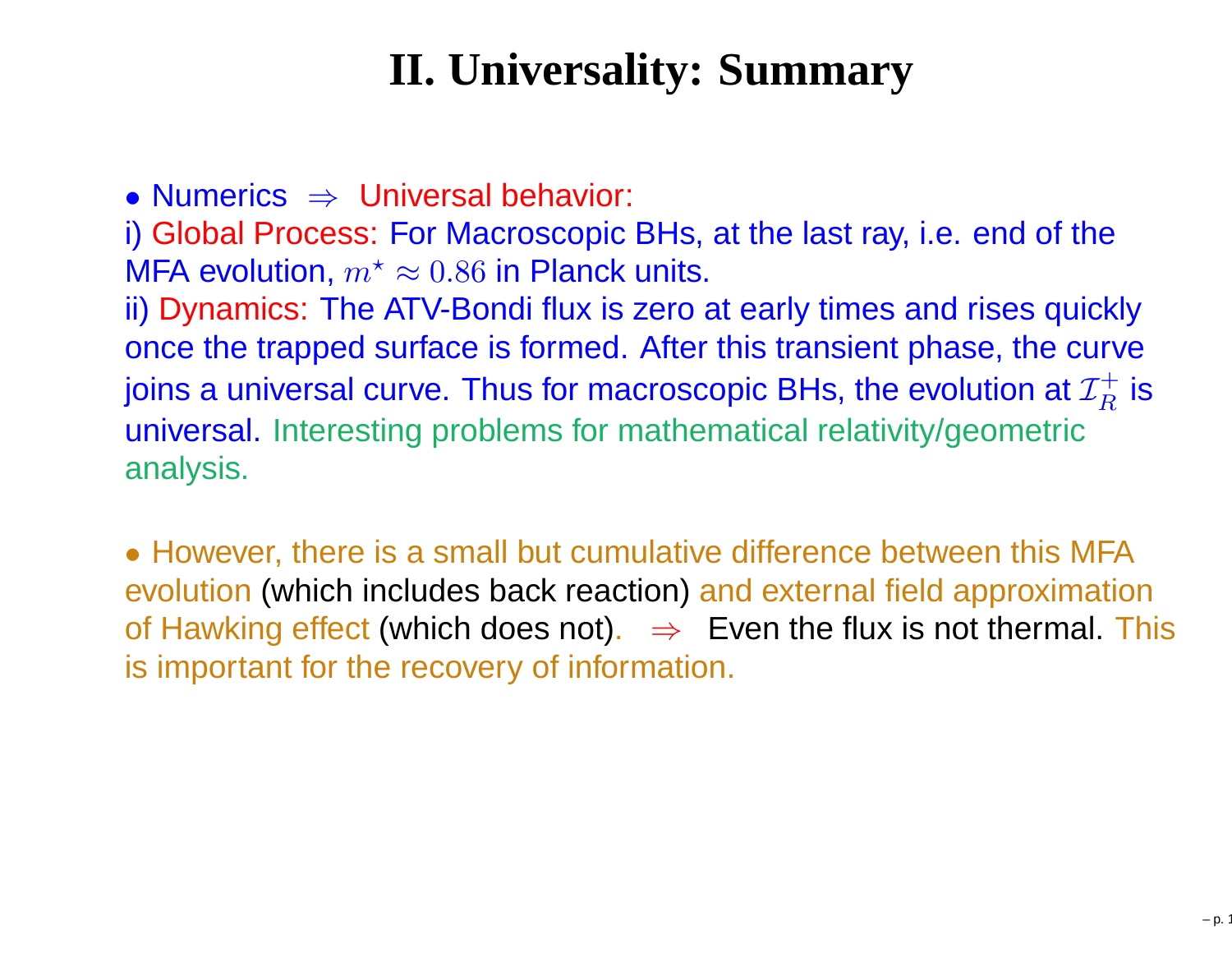## **III. Full quantum gravity: Framework**

- On the fiducial flat background, solve for operator-valued distributions  $\hat{f},\hat{\Phi}$  and operator  $\hat{\Theta}$  satisfying:
- Hyperbolic evolution Eqs:

 $\Box_{(\eta)}\,\hat{f}=0$ ∂+∂− $-\hat{\Phi} +$  $\kappa^2\hat{\Theta} = \frac{G\hbar}{24}$  $\frac{\pi n}{24}\,\partial_+\,\partial_ \ln \hat{\Phi} \hat{\Theta}^{-1}$ <sup>1</sup>;  $\hat{\Phi}\partial_+ \partial_- \ln \hat{\Theta} =$ ; $\_$   $G\hbar$  $\frac{\pi n}{24}\,\partial_+\,\partial_ \ln \hat{\Phi} \hat{\Theta}^{-1}$ 

\n- Boundary conditions at 
$$
\mathcal{I}^{-}
$$
:  $-\partial_{-}^{2} \hat{\Phi} + \partial_{-} \hat{\Phi} \partial_{-} \ln \hat{\Theta} = 0$ \n $-\partial_{+}^{2} \hat{\Phi} + \partial_{+} \hat{\Phi} \partial_{+} \ln \hat{\Theta} = \Theta(z^{\pm}) - \frac{G}{2} \int_{0}^{x^{+}} d\bar{x} + \int_{0}^{\bar{x}^{+}} d\bar{x} + (\partial \hat{f}_{+} / \partial \bar{x}^{+})^{2}$ \n
\n

Should be possible to solve these equations at least perturbatively in the dimensionlessPlanck number  $G\hbar$ . True DOF in  $\hat{f}$ . So  $\hat{\Phi},\hat{\Theta}$  will be defined on the Fock space of  $\hat{f}$ . Initial state: vacuum  $|0\rangle^-_L$  for  $\hat f_-$  on  ${\cal I}^-_L$  and L $\overline{L}$  for  $\hat{f}$ <sub>−</sub> on  $\mathcal{I}^-_L$ L $\overline{L}^-$  and coherent state  $|\Psi\rangle^-_R$  $\, R \,$  $\frac{1}{R}$  for  $\hat{f}_+$  on  $\mathcal{I}_R^ \,$ 

 $\bullet$  We know that, in the fiducial geometry of  $\eta,$  the state  $|0\rangle^-_L$  $\frac{\overline{L}}{L}$  on  $\frac{\mathcal{I}_L^{-}}{L}$ 'evolves' to  $|0\rangle^+_R$  on  ${\cal I}^+_R$   $:$  Question: What is the interpretation of  $\cdot$ L $\frac{+}{R}$  on  $\mathcal{I}_R^+$ mathematical state in the physical geometry  $\hat{g}$  constructed from  $\hat{\Phi},\hat{\Theta}$ ?  $\boldsymbol{R}$  $\mathcal{T}_R^+$  : Question: What is the interpretation of this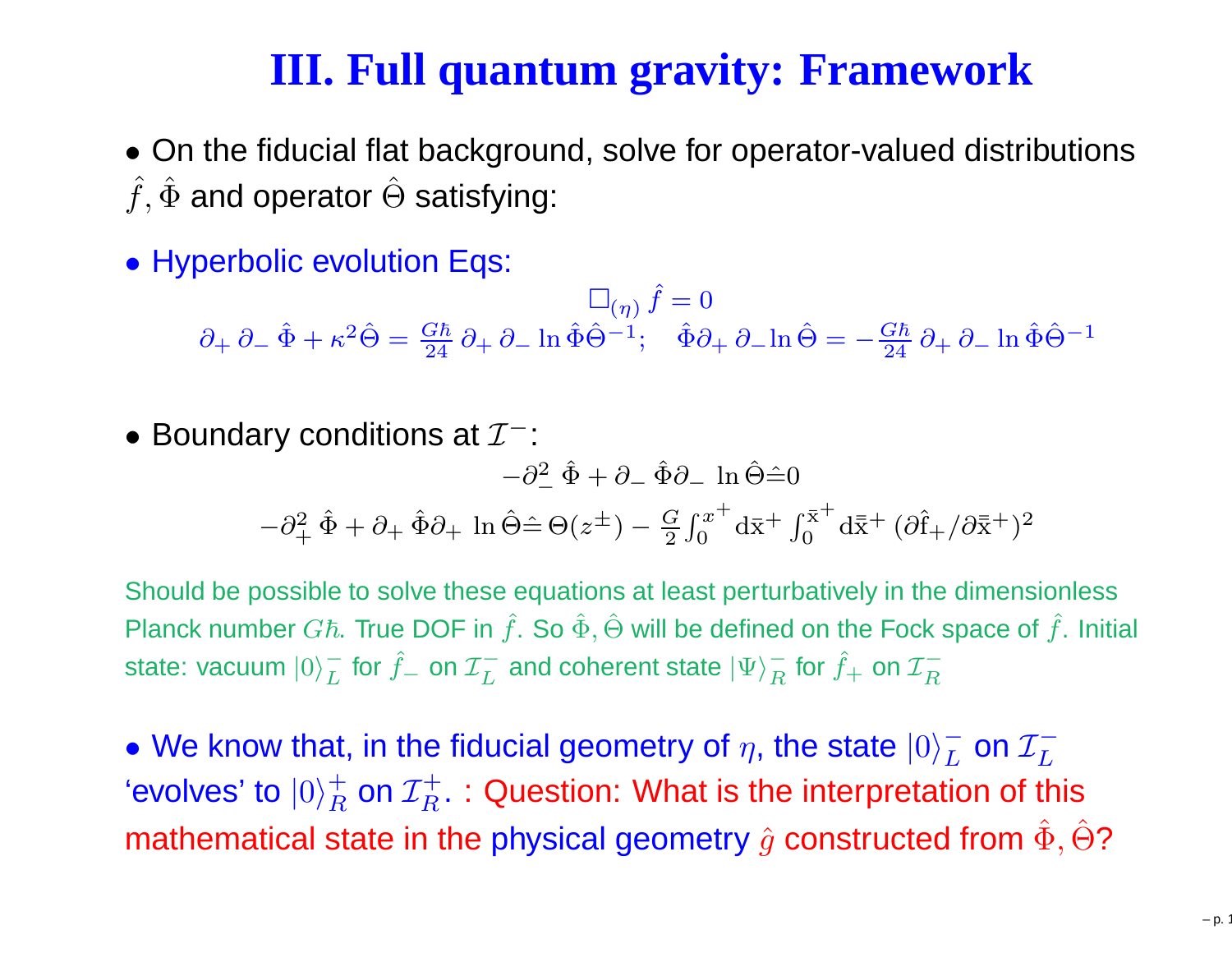# **III. Full quantum gravity: Framework**

### • Three assumptions:

i) The mathematical solutions  $\hat{f}, \hat{\Phi}, \hat{\Theta}$  are well-defined on  $M_o$  (supporting evidence exits); ii) MFA holds near  ${\cal I}_B^{o+}$  (standard assumption);  $\;$  and,  $\;$  i Bondi-mass,  $\sim 0.86$  per scalar field, will be emitted to  ${\cal I}^+_R$  $\frac{o+}{D}$  $\, R$  $\frac{C}{R}$  (standard assumption); and, iii) After the 'last ray', the remainder Bondi flux would vanish at  ${\cal I}^+_R$  (common assumption  $\, R$  $\mathop{R}\limits^{\mathop{\rightarrow}}$  and after that the Bondi mass and  $\, R \,$  $\mathop{R}\limits^{\leftarrow}$  (common assumption).

#### • Key questions:

i) Is  ${\cal I}_R^+$ subset of  ${\cal I}^o_R$  $\, R \,$  $\mathcal{T}_R^+$  of the physical geometry  $\bar{g}:=\langle \hat{g}\rangle$  equal  ${\mathcal{I}}_R^o$  $\frac{1}{D}$  $\, R$  $\frac{\partial^{\alpha+}}{\partial t}$  of  $\eta$  or a proper  $\frac{o+}{\sigma}$  R $\frac{a}{R}^{\alpha+}$  as in the MFA,

If  ${\cal I}_R^+$ 'out state' will be a mixed state  $\Rightarrow S$ -matrix will fail to be unitary.  $T_R^+\neq {\mathcal I}^o_R$  $\frac{o+}{\sigma}$  $\boldsymbol{R}$  $\mathcal{L}_R^{\sigma+}$ , we would have to trace over some modes and in the physical geometry  $\bar{g}$ , the

ii) Even if  ${\cal I}_R^+$  $T_R^+=\mathcal{I}_R^o$  what is the relation between the affine $\frac{o+1}{n}$  $\, R$  $\tilde{g}^{\rm o+}_R$  question remains: parameters  $y^-$  and  $z^-$  of  ${\cal I}^+_R$  w.r.t.  $\bar{g}$  a  $\, R \,$  $\overline{g}$  w.r.t.  $\overline{g}$  and  $\eta$ ?

If they agree asymptotically as one approaches  $i^o$  and  $i^+,$  $±$  frequency decomposition w.r.t.  $y^-$  and  $z^-$  will be unitarily equivalent  $\Rightarrow~S$  matrix will be unitary. Otherwise not.

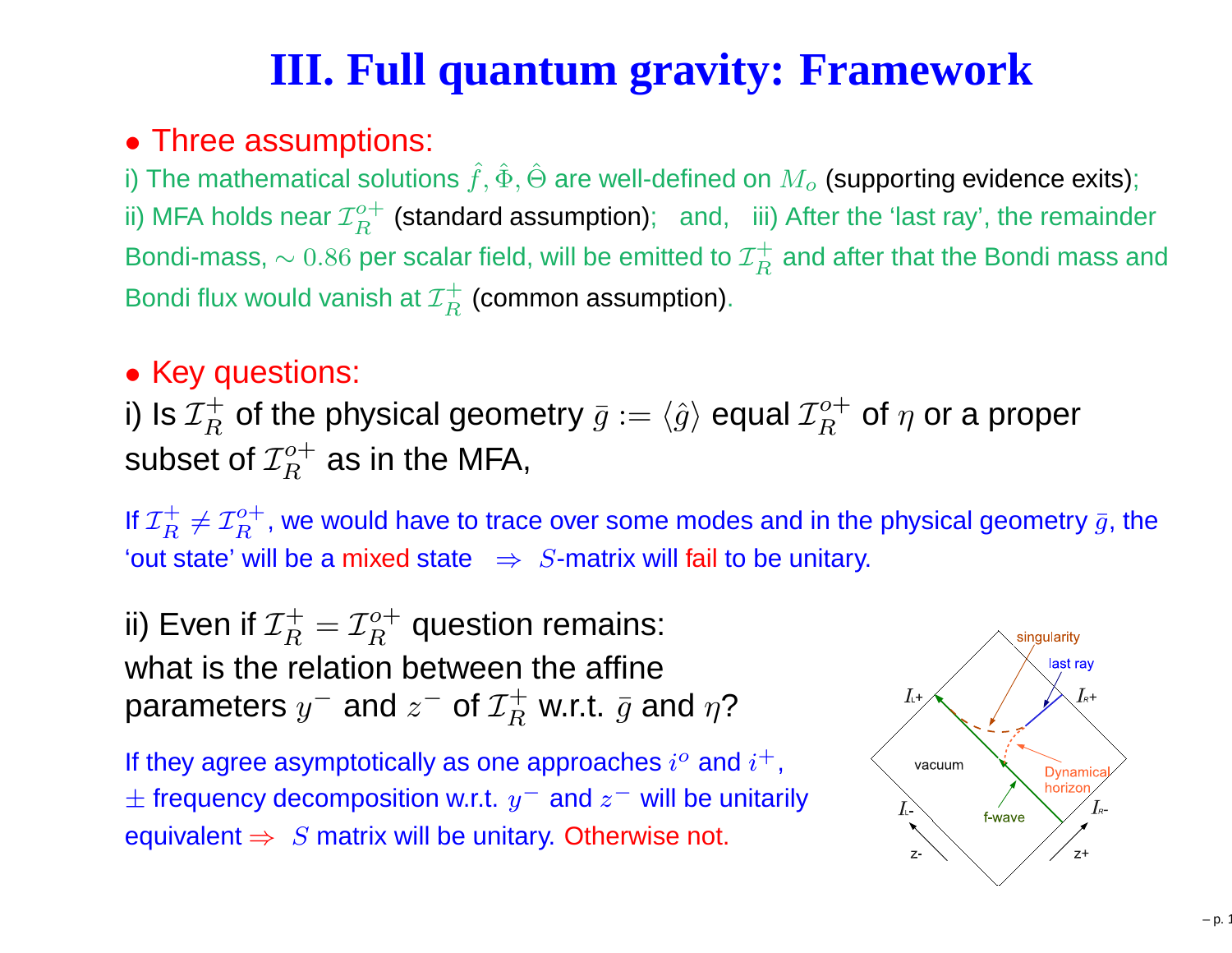### **III. Results & the ATV Scenario**

• Information not lost because detailed analysis shows that our assumptions imply:

i)  ${\cal I}_B^+$ ii)  $y^-$  related to  $z^-$  in such a way that the Bogoluibov transform is well  $T_R^+=\mathcal{I}_R^o$  $\frac{1}{D}$  $\, R$  $\frac{1}{R}^{\sigma+}$ ; no tracing over modes; and,<br>sted to = in quals a way that the defined; i.e., the vacuum state at  ${\cal I}_R^+$ space at  ${\cal I}^+_R$  of the physical geom  $\, R$  $\mathop{R}\limits^{\mathop{\leftarrow}}$  w.r.t.  $\eta$  does belong to the Fock  $\, R$  $\mathop{R}\limits^{\leftarrow}$  of the physical geometry  $g.$ 

• Space-time

 description: Singularity would be replaced by <sup>a</sup> 'quantum region' where the quantum geometryis fine but the MFA/large  $N$  approximation<br>foile because of very large quantum fluctu fails because of very large quantum fluctuations. (supporting evidence: mini-superspace analysis (Ori); truncated theory (ATV); Resolutionof 4-d BH singularity in LQG (AA, Bojowald; ...) .

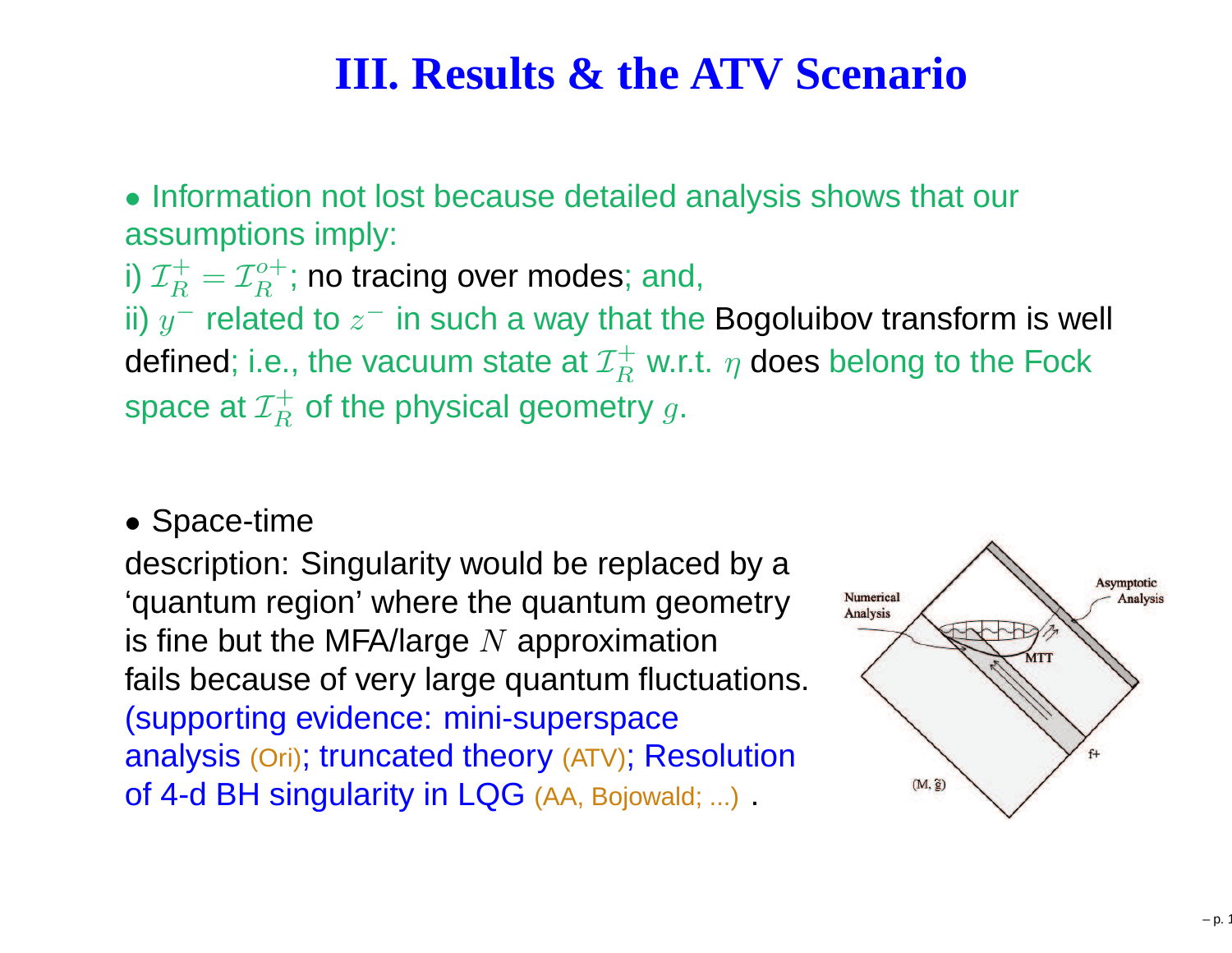## **Summary: Classical and Semi-Classical Theory**



 $\bullet$  In the classical theory, the mathematical state  $f, \Phi, \Theta$ , is regular everywhere on  $M_o.$  Black hole arises when it is interpreted in the physical metric  $g.$ 

• Hawking effect in the dynamical, BH space-time: Again the state of  $\hat{f}_-$  is just  $|0\rangle$  on  $(M_o, \eta).$  But on  $(M, g)$  it is interpreted as a thermal state with temperature  $\kappa \hbar.$ 

• Back reaction is included in the MFA/large <sup>N</sup> approximation. Singularity persists but weak. The traditional Bondi mass becomes negative and increases with  $N.$  The ATV Bondi-mass remains positive. High precision numerics shows unanticipated universality for <sup>a</sup> largenumber of physical quantities. For all initially macroscopic BHs, at the end of the MFAspace-time,  $m^{\star}=0.86$  remains to be evaporated per scalar field.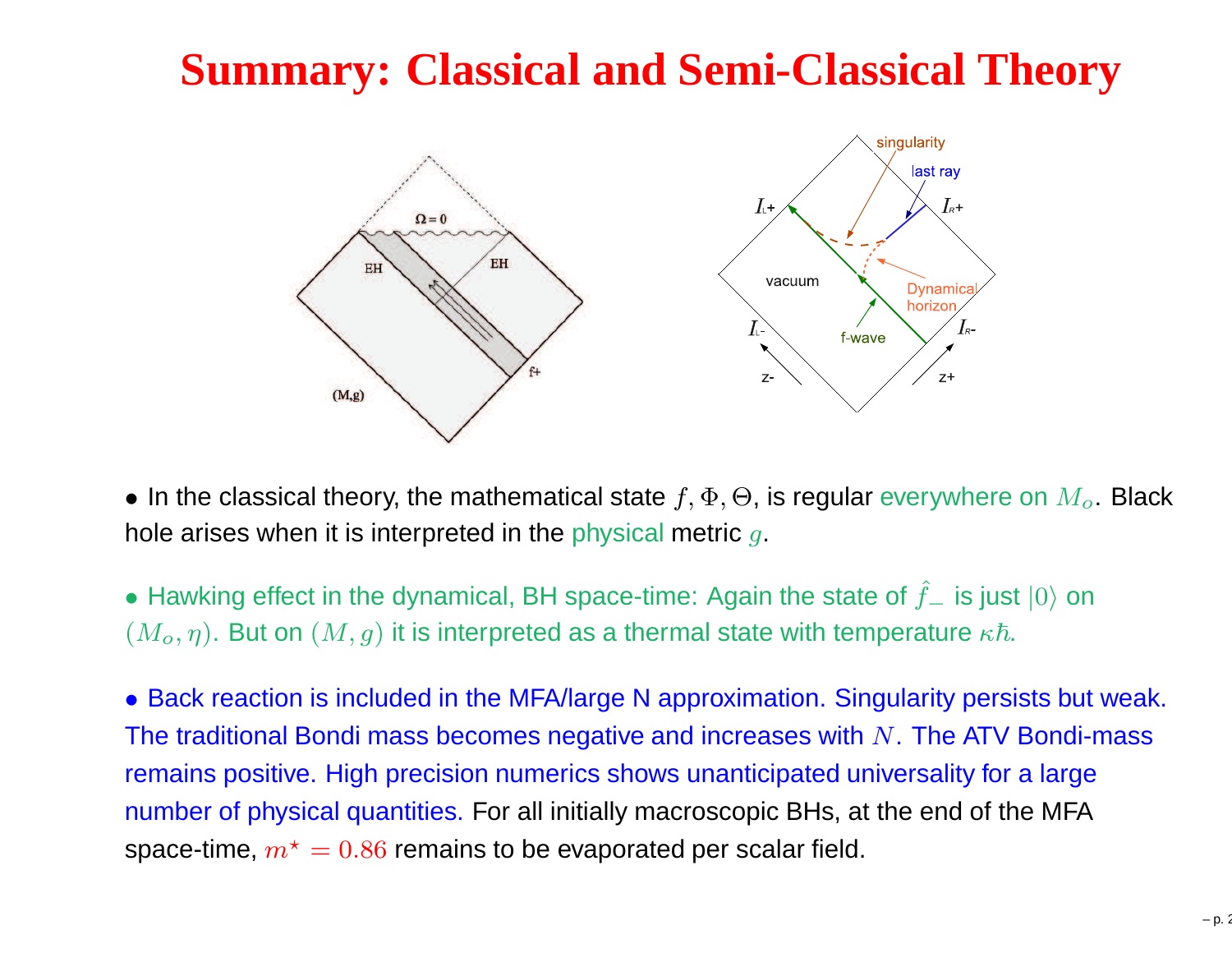# **Summary: Quantum Theory**

• Full Quantum Theory: Under <sup>3</sup> assumptions, we are led to the ATV scenario in full QG. State on  ${\cal I}_B^+$ the  $S$ -matrix is unitary. No information loss.  $\boldsymbol{R}$  $\overline{R}^+$  is pure & belongs to the asymptotic Hilbert space of the physical metric  $\bar{g} \; \Rightarrow$ 

• When does the information come out? To the extent the question is well-defined, 'most of it comes out before the last ray'. (Very little energy carried away by each scalar field after theend of the semi-classical space-time.) Possible because the state is not really thermal duringevaporation; even the energy-flux is different from that of thermal radiation over <sup>a</sup> long period.

• While great many conceptual similarities withthe 4-d picture, there are also some important differences: 1) In 2-d, the Hawking Temperature does not depend on  $M.$ 2) In CGHS, dynamics of  $f$  and geometry are is decoupled. 3) Scri has two disconnected pieces. Collapsing  $f_+$  moves to the left while  $f_-\,$  $\mathcal{L}_{-}$  quantum radiation moves to the right.

Somewhat surprisingly:

In the shell-collapse, the  $f_+$  information is also recovered on  ${\cal I}^+_P$ ! Don't know if th  $\,$  $\mathcal{F}_R^+!$  Don't know if this is also the case more generally.